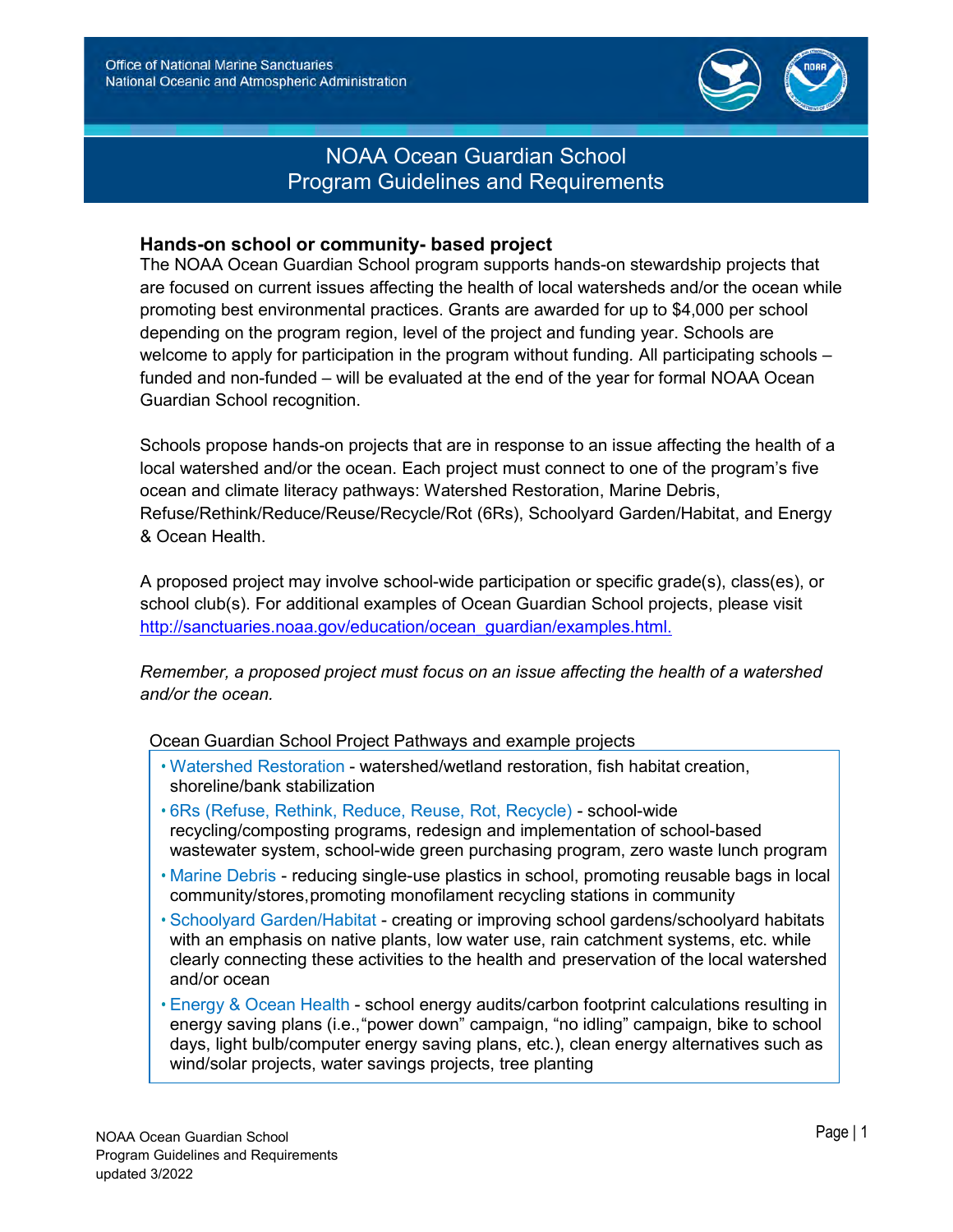

#### **During the year-long project period, Lead Teachers are required to incorporate the following into project activities and/or supplemental lessons:**

- National marine sanctuaries: An introduction into the National Marine Sanctuary System including at least one of the sanctuaries, preferably a sanctuary that is closest to the participating school and/or connected to the project.
- Watershed education: Learning opportunities focused on watershed identification and the land-ocean connection. By the end of the year, students should be able to identify the watershed in which their school is located.

## **School Outreach**

- **1. Project Introduction Presentation:** Within the first eight weeks of the school year, a Project Introduction Presentation must be carried out by teachers and/or students to as much of the school community as possible. There is no required format for this initial presentation. Schools select the best means to communicate its Ocean Guardian project to students, teachers, staff, and parents. Please note that it is unacceptable to use *only* a school website for the Project Introduction Presentation. Recommended presentation formats include but are not limited to:
	- **•** School-wide assembly
	- **•** Individual classroom presentations given by teachers and/or students
	- **•** Series of morning announcements carried out by teachers and/or students
	- **•** Series of email/newsletter articles written by teachers and/or students

#### **The following topics must be included in the Project Introduction Presentation**:

- **•** What is an Ocean Guardian School? Brief summary of the school's stewardship project, how it will help protect the health of the local watershed and/or the ocean
- **•** Introductory information about the National Marine Sanctuary System
- **•** Overview of the land-ocean (watershed) connection

Participating schools will have access to an introductory PowerPoint presentation and a short video to use only as needed for the Project Introduction Presentation.

The PROJECT INTRODUCTION PRESENTATION is a program requirement and is included in the evaluation process for final NOAA Ocean Guardian School recognition.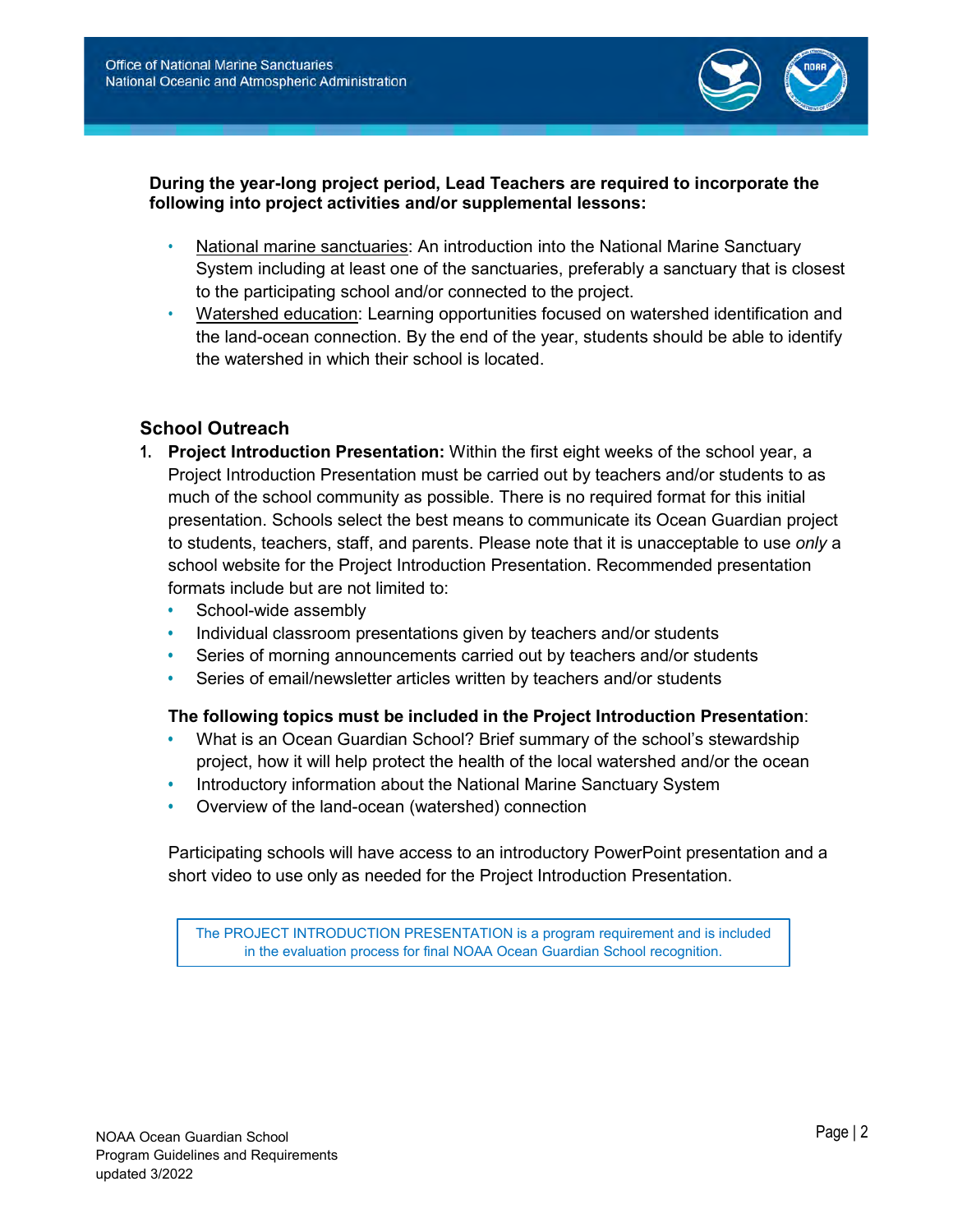

**2. Project Wrap-up:** At the end of the school year, students who have been involved with the Ocean Guardian project share an aspect of their project experiences (i.e., lessons learned, best practices, community outreach, project impacts, etc.) with their school community. Presentations can include but are not limited to formal presentations of accomplished work, artwork, songs, plays, poems, written reports/articles, etc.

The PROJECT WRAP-UP is a program requirement and is included in the evaluation process for final NOAA Ocean Guardian School recognition.

#### **Internal & External Outreach**

During an Ocean Guardian School project year, students are expected to have opportunities to engage in both internal and external outreach activities. Written and verbal communications apply to both internal and external outreach activities.

*Year 1+ schools are required to engage their students in only internal outreach. Year 2+ schools are expected to expand their students' opportunities to external outreach activities.* 

- **1. Internal Outreach** activities focus on communicating Ocean Guardian School projects and related environmental issues within the school community. Internal outreach activities may include but are not limited to:
	- Student created posters displayed at school
	- Student presentations to other students/classes/grades in their school
	- Student written articles for school newspaper, school website, etc.
	- Student presentations to teachers/staff
	- Student presentations/communications to the parent community (PTO/PTA)
	- Student presentations to the larger school community (school board, school site council, superintendent, etc.)
- **2. External outreach** activities focus outside the school community to the local community and beyond. Examples of external outreach include are but not limited to:
	- Student presentations to students in other schools
	- Student presentations/participation in local community festivals/fairs/events
	- Student written letters/articles to local papers, political representatives, business leaders, community organizations, community partners, etc.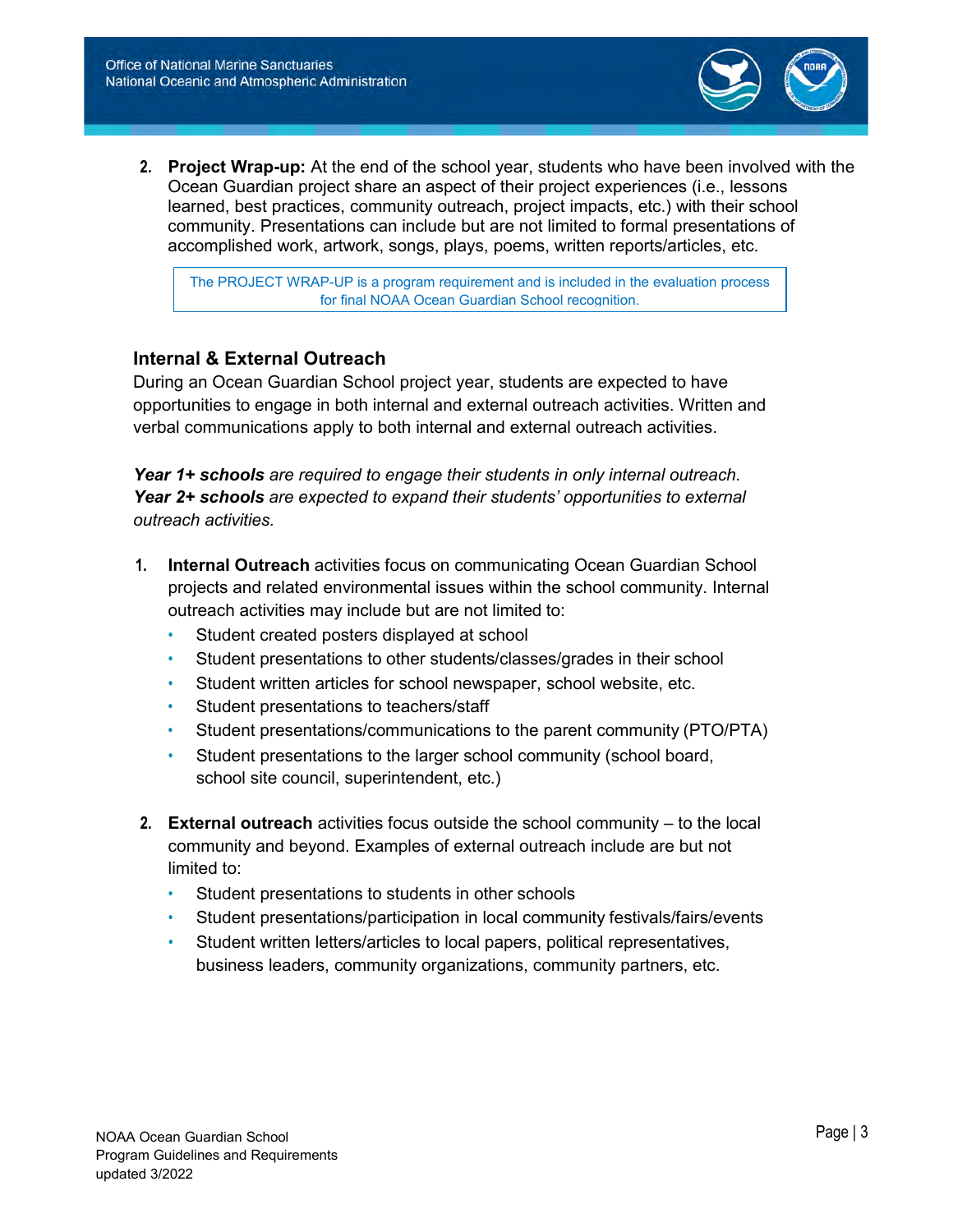

- Student created educational information distributed to community neighborhoods, businesses, etc.
- Student produced PowerPoints, videos, plays, songs, etc. presented to community audiences

INTERNAL & EXTERNAL OUTREACH are program requirements and are included in the evaluation process for final NOAA Ocean Guardian School recognition.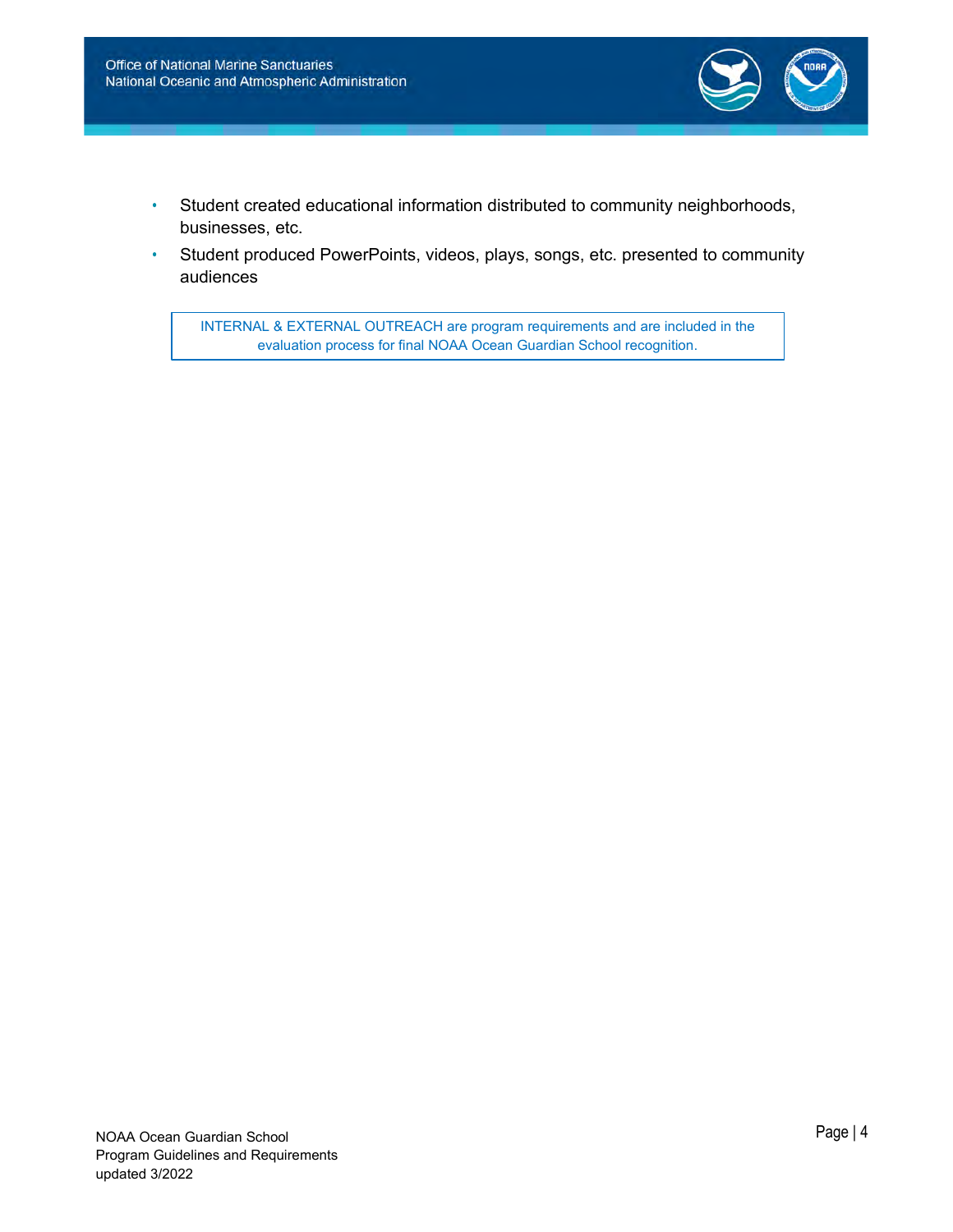

#### **Measurable Data**

An Ocean Guardian School project application must include information about the quantitative data that will be collected during the project period. This measurable data helps to tell not only each project's unique story, but together with other participating schools, the measurable data contributes to the larger impact of the Ocean Guardian School program. The Ocean Guardian School office will share school data with sanctuary and NOAA colleagues who in turn, work to shape federal priorities and programs around ocean stewardship.

Lead Teachers will submit measurable data in the Final Report Survey (see Final Report Survey, page 7).

Below are examples of measurable data. This is not a complete list. Projects may include other quantitative data that is not listed below, but is specific to the school's Ocean Guardian project activities.

**Note:** For all activities with a red asterisk \*, at the end of the year, Lead Teachers will be asked to report on the estimated number of total hours students have participated in those activities.

| School Garden/Habitat and<br><b>Watershed Restoration Activities</b> | 6R and Marine Debris Activities                                                                        | Energy & Ocean Health<br>Activities                               |
|----------------------------------------------------------------------|--------------------------------------------------------------------------------------------------------|-------------------------------------------------------------------|
| # of native/fruit trees planted *                                    | # of recycling bins installed                                                                          | # of native trees planted *                                       |
| # of native perennials/annuals/grasses<br>planted *                  | # of compost bins installed                                                                            | Kilograms of food waste<br>diverted from landfill (to<br>compost) |
| # of rain barrels installed                                          | Kilograms of trash/debris<br>removed from school campus or<br>community sites *                        | # of motion detector lights<br>installed                          |
| Square meters planted with native or fruit<br>trees *                | Kilograms of food waste diverted from<br>landfill (to compost)                                         | # of LED or energy saving light<br>bulbsinstalled                 |
| Square meters of non-native invasive<br>plants removed *             | Kilograms of compost made from<br>school food/garden waste                                             | # of Energy Smart power strips<br>installed                       |
| Square meters of turf removed *                                      | # of reusable bottles distributed                                                                      | Total savings of energy use -<br>includeunits of measure          |
| Linear meters of bank stabilization *                                | # of reusable bags distributed                                                                         | # of bike-to-school days                                          |
| Kilograms of food waste diverted from<br>landfill (to compost)       | # of single use plastic bottles not used<br>due to reusable bottles used at water<br>filtration system |                                                                   |
| Kilograms of compost made from school<br>food/garden waste           |                                                                                                        |                                                                   |
| # of wildlife habitat structures installed                           |                                                                                                        |                                                                   |
| # of storm drains stenciled *                                        |                                                                                                        |                                                                   |
| Liters of water reclaimed from use of<br>water catchment system      |                                                                                                        |                                                                   |

MEASURABLE DATA is a program requirement and is included in the evaluation process for final NOAA Ocean Guardian School recognition.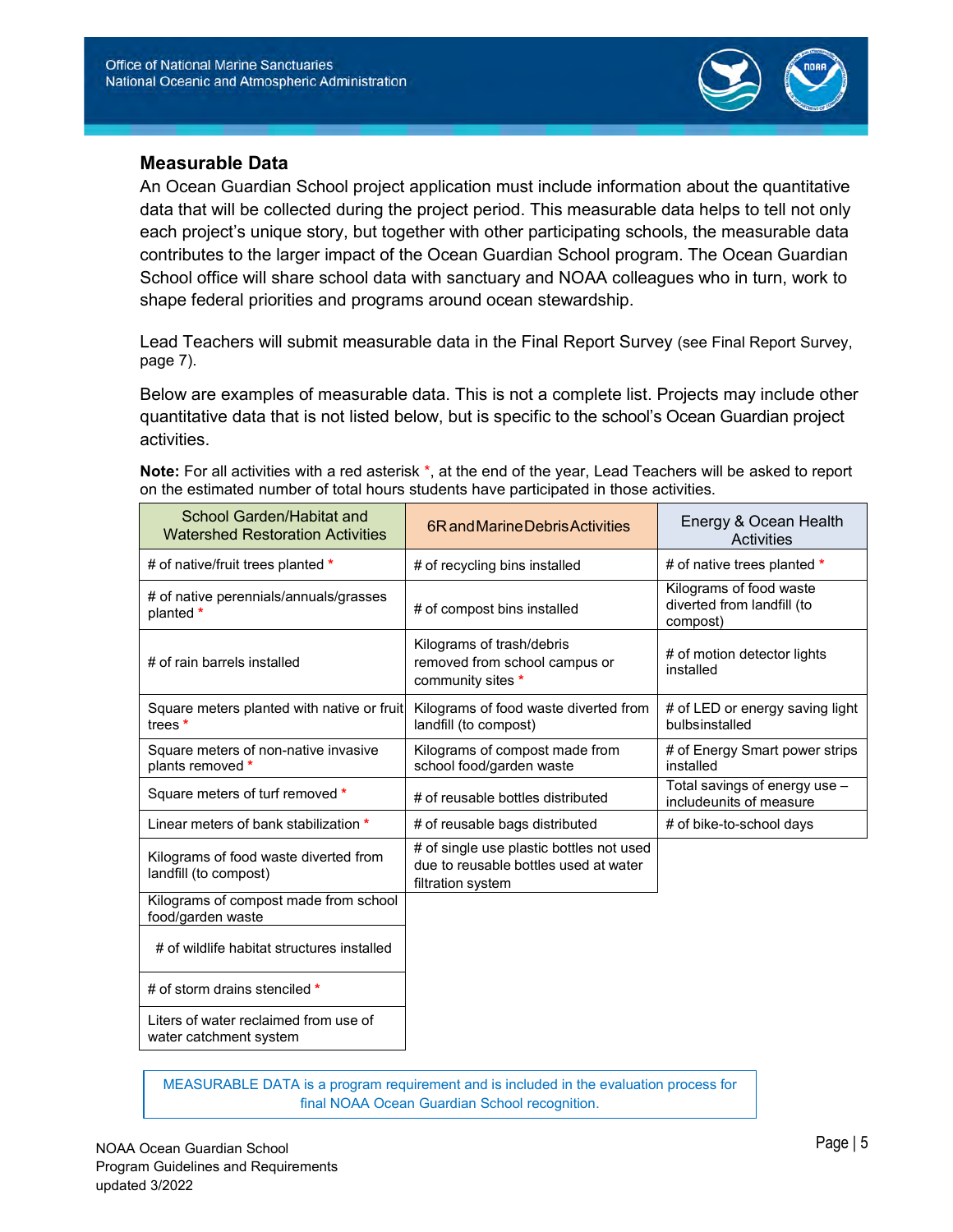

#### **Budget**

Grants are awarded for up to \$4,000 per school depending on the program region, level of the project and project year. All budget items must directly relate to and support the proposed project including hands-on activities and supplemental learning opportunities.

Grant funds are available for a variety of items including, but not limited to project supplies and materials, signage, field trips (transportation, entrance fees, etc.), teacher stipends, and technology supplies.

**Field Trips:** Field trips may be included in a project budget; *however, the total field trip budget items may not exceed 30% of the project's total budget.* Field trips must be school sanctioned. Field trips must supplement project activities and learning opportunities. Field trip expenses may include entrance fees and transportation.

**Stipends:** The Ocean Guardian School grant will fund stipends for teachers, staff, parents, and/or community partners. Stipends may also include payment for substitute teachers needed during project activities. *Total stipends may not exceed 30% of the project's total budget.* 

**Note:** Items purchased with grant funds cannot be directly sold to students or any other school/community members. However, an arrangement is permitted where items (purchased with grant funds) may be "given" in exchange for a monetary "donation" to the school's Ocean Guardian project. This arrangement must be clearly communicated to all participants. For example, in exchange for their \$1 "donation" to their Ocean Guardian project, students receive a reusable water bottle (purchased with grant funds) as a gift. In turn, these donated funds should be used accordingly to support the stewardship project.

In the Final Report Survey, Lead Teachers will submit basic budget information (amount of grant award, total amount spent during the project period and amount of remaining funds). This yearend reporting *does not* require receipts for grant-funded expenditures.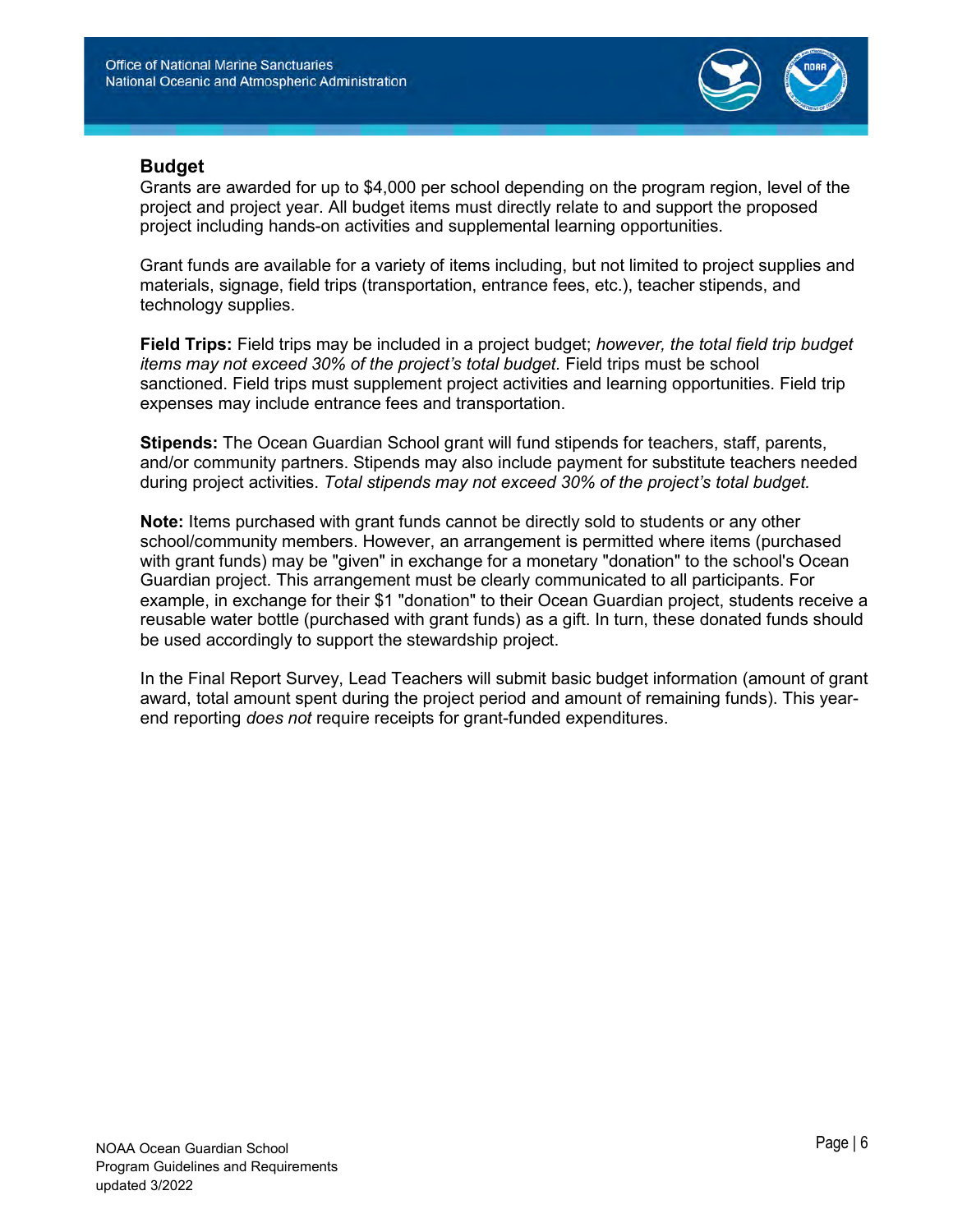

## **Becoming a NOAA Ocean Guardian School**

- 1. **Final Report Survey**: At the end of the school year, the project's Lead Teacher will be required to complete an online Final Report Survey. After the Lead Teacher has submitted a Final Report Survey, the school will be evaluated for recognition as a NOAA Ocean Guardian School.
- 2. **Recognition Rubric:** The recognition rubric is the basis for awarding NOAA Ocean Guardian School recognition and banners. At the start of the school year, Lead Teachers will receive a copy of the recognition rubric to help track the school's progress towards becoming a NOAA Ocean Guardian School.

#### Recognition rubric criteria include:

Project outcomes, project introduction presentation, project wrap-up, internal and external outreach, measurable date, budget information, project communications, final report survey

3. **NOAA Ocean Guardian School Recognition:** When a school is formally recognized as a NOAA Ocean Guardian School, it will receive a 2'x5' Ocean Guardian School banner. A school will receive a new banner for each year it successful completes the program and is recognized as a NOAA Ocean Guardian School.